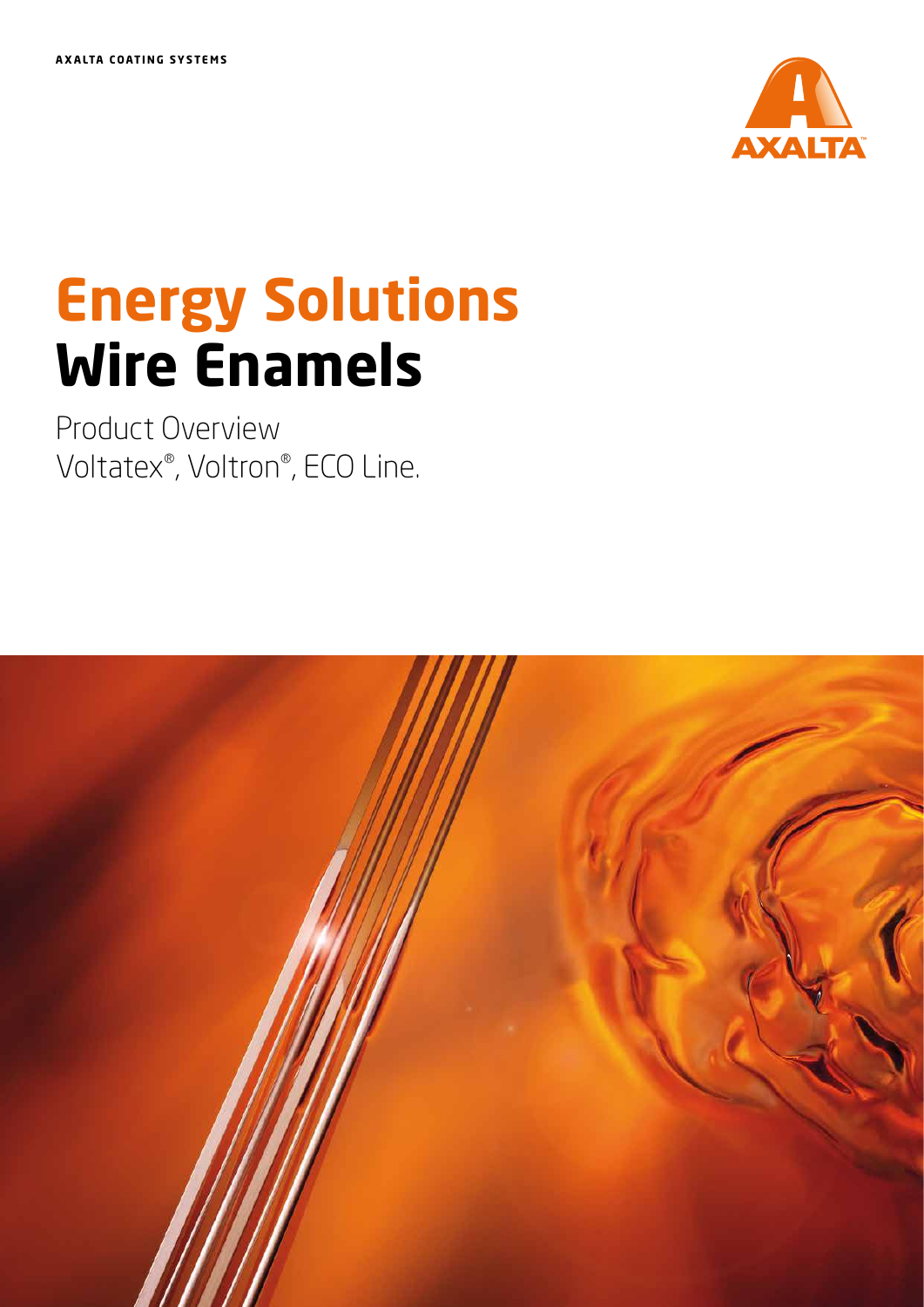| <b>Chemical Base</b>                                           | <b>Thermal</b><br><b>Class</b> $(^{\circ}C)$ | <b>Product Name</b>                                      | <b>Solid Content</b><br>(1 g/1 h/180 °C) | <b>Viscosity</b><br><b>DIN 53 015</b><br><b>DIN 53019</b> | <b>Dimension Range</b><br>recommended <sup>(3)</sup> |  |
|----------------------------------------------------------------|----------------------------------------------|----------------------------------------------------------|------------------------------------------|-----------------------------------------------------------|------------------------------------------------------|--|
| <b>UL File No. E102069</b>                                     |                                              |                                                          | [%]                                      | [ $mPa·s$ ] [ $23°C$ ]                                    | [Ø in mm]                                            |  |
| <b>Polyurethane Wire Enamel</b>                                |                                              |                                                          |                                          |                                                           |                                                      |  |
|                                                                |                                              | Voltatex <sup>®</sup> 6125                               | $24.0 - 26.0$                            | $30 - 40$                                                 |                                                      |  |
|                                                                |                                              | Voltatex <sup>®</sup> 6129                               | $28.0 - 30.0$                            | $60 - 80$                                                 | $0.01 - 0.60$                                        |  |
|                                                                | 155                                          | Voltatex <sup>®</sup> 6135                               | $34.0 - 36.0$                            | $150 - 350$                                               | $0.30 - 1.00$                                        |  |
| Polyurethane                                                   |                                              | Voltatex <sup>®</sup> 6424                               | $23.0 - 25.0$                            | $35 - 50$                                                 | $0.01 - 0.30$                                        |  |
|                                                                |                                              | Voltatex® 6424 ECO                                       | $23.0 - 25.0$                            | $10 - 30$                                                 | $0.01 - 0.30$                                        |  |
|                                                                | 180                                          | Voltatex® 6335 gold                                      | $34.0 - 36.0$                            | $400 - 600$                                               | $0.30 - 1.00$                                        |  |
|                                                                |                                              | Voltatex® 6534                                           | $33.0 - 35.0$                            | $440 - 600$                                               | $0.30 - 1.80$                                        |  |
|                                                                |                                              | Voltatex <sup>®</sup> 6540                               | $39.0 - 42.0$                            | $2.300 - 2.900$                                           | $0.30 - 1.80$                                        |  |
| <b>Polyurethane (modified)</b>                                 | 200                                          | Voltatex <sup>®</sup> 6725                               | $24.0 - 26.0$                            | $50 - 80$                                                 | $0.01 - 0.80$                                        |  |
|                                                                |                                              | Voltatex <sup>®</sup> 6727                               | $26.0 - 28.0$                            | $80 - 120$                                                | $0.01 - 0.80$                                        |  |
|                                                                |                                              | Voltatex <sup>®</sup> 6729                               | $28.0 - 30.0$                            | $140 - 220$                                               | $0.01 - 0.80$                                        |  |
| <b>Polyester Wire Enamel</b>                                   |                                              |                                                          |                                          |                                                           |                                                      |  |
| <b>THEIC Polyester (modified)</b>                              | 155                                          | Voltatex <sup>®</sup> 7145 A                             | $44.0 - 46.0$                            | $1.800 - 2.200$                                           | $0.30 - 5.00$                                        |  |
|                                                                |                                              | Voltatex <sup>®</sup> 7225 AG                            | $24.0 - 25.0$                            | $40 - 55$                                                 | $0.01 - 0.80$                                        |  |
| Polyesterimide                                                 | 200                                          | Voltatex <sup>®</sup> 7236                               | $35.0 - 37.0$                            | $300 - 600$                                               | $0.30 - 2.50$                                        |  |
|                                                                |                                              | Voltatex <sup>®</sup> 7240                               | $39.0 - 41.0$                            | $700 - 900$                                               |                                                      |  |
|                                                                |                                              | Voltatex <sup>®</sup> 7325 A                             | $23.0 - 25.0$                            | $35 - 50$                                                 | $0.01 - 0.80$                                        |  |
|                                                                |                                              | Voltatex® 7327 A ECO                                     | $26.0 - 28.0$                            | $40 - 70$                                                 | $0.01 - 0.50$                                        |  |
|                                                                |                                              | Voltatex <sup>®</sup> 7336 A                             | $35.0 - 37.0$                            | $400 - 800$                                               | $0.30 - 3.00$                                        |  |
|                                                                |                                              | Voltatex® 7339 A                                         | $38.0 - 40.0$                            | $700 - 900$                                               | $0.30 - 3.00$                                        |  |
|                                                                |                                              | <b>Voltatex<sup>®</sup> 7345 A ECO</b>                   | $43.0 - 47.0$                            | $800 - 1.600$                                             | $0.30 - 3.00$                                        |  |
|                                                                | 200                                          | Voltatex <sup>®</sup> 7340 AX                            | $39.0 - 41.0$                            | $1.100 - 1.600$                                           | $0.30 - 3.00$                                        |  |
|                                                                |                                              | Voltatex <sup>®</sup> 7342 AX                            | $41.0 - 45.0$                            | $1.900 - 2.500$                                           | $0.30 - 5.00$                                        |  |
| <b>THEIC Polyesterimide (modified)</b>                         |                                              | Voltatex <sup>®</sup> 7329 B                             | $27.5 - 29.5$                            | $70 - 90$                                                 | $0.01 - 0.80$                                        |  |
|                                                                |                                              | Voltatex <sup>®</sup> 7336 B                             | $35.0 - 37.0$                            | $500 - 700$                                               | $0.10 - 1.50$                                        |  |
|                                                                |                                              | Voltatex <sup>®</sup> 7338 B                             | $37.0 - 39.0$                            | $650 - 950$                                               | $0.10 - 1.50$                                        |  |
|                                                                |                                              | Voltatex <sup>®</sup> 7340 B                             | $39.0 - 41.0$                            | $900 - 1.200$                                             | $0.30 - 3.00$                                        |  |
|                                                                |                                              | Voltatex <sup>®</sup> 7342 B                             | $41.0 - 44.0$                            | $1.500 - 2.400$                                           | $0.30 - 3.00$                                        |  |
|                                                                | 180                                          | Voltatex <sup>®</sup> 7433                               | $32.0 - 34.0$                            | $800 - 1.100$                                             | $0.50 - 5.00$                                        |  |
|                                                                | 220(9)                                       | Voltatex <sup>®</sup> 7740                               | $38.5 - 41.0$                            | $2.200 - 3.000^{(2)}$                                     | $0.20 - 3.00$                                        |  |
|                                                                | 200                                          | Voltatex <sup>®</sup> 7735 FL                            | $33.5 - 35.0$                            | $800 - 2.000$                                             | $0.50 - 5.00$                                        |  |
| <b>Polyamideimide Wire Enamel</b>                              |                                              |                                                          |                                          |                                                           |                                                      |  |
|                                                                | 220                                          | Voltatex <sup>®</sup> 8132                               | $31.0 - 34.0$                            | $500 - 1.000$                                             | $0.30 - 5.00$                                        |  |
| Polyamideimide                                                 |                                              | Voltatex <sup>®</sup> 8137                               | $35.0 - 38.0$                            | 1.500 - 2.500                                             | $0.50 - 5.00$                                        |  |
|                                                                | 240                                          | Voltatex® 8227<br>Voltatex® 8227 SL                      | $25.0 - 29.0$<br>$25.5 - 27.5$           | $1.700 - 2.700$<br>$1.800 - 2.800$                        | $0.50 - 5.00$<br>$0.50 - 5.00$                       |  |
|                                                                | 220                                          | Voltatex® 8327                                           |                                          | $2.100 - 2.900$ <sup>(2)</sup>                            |                                                      |  |
| <b>Polyamideimide (modified)</b>                               | 220                                          | Voltatex <sup>®</sup> 8534                               | $26.0 - 28.0$<br>$33.0 - 35.0$           | $500 - 1.000$                                             | $0.50 - 5.00$<br>$0.20 - 3.00$                       |  |
|                                                                | 200 <sup>(1)</sup>                           | Voltatex <sup>®</sup> 8536                               | $34.0 - 37.0$                            | $2200 - 4.500$                                            | $0.20 - 3.00$                                        |  |
| <b>Polyamide (Nylon)</b>                                       | $\overline{\phantom{0}}$                     | Voltatex <sup>®</sup> 9511                               | $10.0 - 12.0$                            | $480 - 620$                                               | $\overline{\phantom{a}}$                             |  |
|                                                                |                                              |                                                          |                                          |                                                           |                                                      |  |
| <b>Polyamideimide Wire Enamel</b>                              |                                              |                                                          |                                          |                                                           |                                                      |  |
| Polyamideimide (modified)                                      | 180                                          | Voltatex <sup>®</sup> 9127                               | $26.0 - 28.0$                            | $1.300 - 1.900$ <sup>(2)</sup>                            | $1.00 - 5.00$                                        |  |
| <b>Polyviniylformal Wire Enamel (Formvar)</b>                  |                                              |                                                          |                                          |                                                           |                                                      |  |
| <b>Polyvinylformal (modified)</b>                              | 105                                          | Voltatex®9218                                            | $17.0 - 23.0$                            | $3.500 - 5.500^{(2)}$                                     | $0.30 - 5.00$                                        |  |
|                                                                | 120                                          | Voltatex <sup>®</sup> 9224                               | $23.0 - 25.0$                            | $4.000 - 6.000^{(2)}$                                     |                                                      |  |
| <b>Selfbonding Wire Enamel</b>                                 |                                              |                                                          |                                          |                                                           |                                                      |  |
| Polyamide (aliphatisch)                                        |                                              | Voltatex® 8611 C                                         | $10.0 - 12.0$                            | $130 - 170$                                               | $0.03 - 0.50$                                        |  |
|                                                                |                                              | Voltatex® 8616 C                                         | $15.0 - 17.0$                            | $600 - 800$<br>$50 - 80$                                  | $0.30 - 2.00$                                        |  |
| <b>Butyral</b>                                                 |                                              | Voltatex <sup>®</sup> 8710                               | $8.5 - 10.5$                             | $500 - 700$                                               | $0.01 - 0.50$                                        |  |
|                                                                |                                              | Voltatex <sup>®</sup> 8718<br>Voltatex <sup>®</sup> 8816 | $16.5 - 18.5$                            | $300 - 600$                                               | $0.20 - 1.00$                                        |  |
| Epoxy                                                          |                                              |                                                          | $15.0 - 17.0$                            |                                                           | $0.30 - 3.00$                                        |  |
| Impregnating Varnishes for Glass Fibre Covered & Braided Wires |                                              |                                                          |                                          |                                                           |                                                      |  |
| Polyurethane                                                   |                                              | Voltatex <sup>®</sup> 9848                               | $47.0 - 49.0$                            | $500 - 1.500$                                             |                                                      |  |

| <b>Voltatex®</b>  | <b>Conductor</b><br>Diameter <sup>(4)</sup>                                                                                                                                                                                                     | <b>Flexibility and</b><br><b>Adherence</b> | <b>Solderability</b><br>temperature/<br>soldering time | <b>Dissipation Factor</b><br>recommended (8)                                                                   | <b>Cut Through</b><br><b>Temperature</b><br>tested (Lüscher) | <b>Heat Shock</b><br>(1xd) |  |  |
|-------------------|-------------------------------------------------------------------------------------------------------------------------------------------------------------------------------------------------------------------------------------------------|--------------------------------------------|--------------------------------------------------------|----------------------------------------------------------------------------------------------------------------|--------------------------------------------------------------|----------------------------|--|--|
|                   | $[Ø$ in mm]                                                                                                                                                                                                                                     | [1xd]                                      | [°C / sec]                                             | [°C]                                                                                                           | [°C]                                                         | [°C]                       |  |  |
|                   |                                                                                                                                                                                                                                                 |                                            |                                                        |                                                                                                                |                                                              |                            |  |  |
| 6125              | 0.10                                                                                                                                                                                                                                            | 5 % (5)                                    | 320 / <5.0 (6)                                         |                                                                                                                |                                                              |                            |  |  |
| 6129<br>6135      | 0.10<br>0.65                                                                                                                                                                                                                                    | 5 % (5)<br>5 %                             | 375 / <1.0 (6)<br>$375 / 1.0^{(6)}$                    | $135 - 160$                                                                                                    | 220                                                          | $175^{(5)}$                |  |  |
| 6424              | 0.06                                                                                                                                                                                                                                            | 5 %                                        | 375 / 0.5 (6)                                          | $150 - 160$                                                                                                    | 230                                                          | 175                        |  |  |
| 6424 ECO          | 0.10                                                                                                                                                                                                                                            | 5 %                                        | 375 / 0.5(6)                                           | $150 - 160$                                                                                                    | 240                                                          | 175                        |  |  |
| 6335 gold         | 0.65                                                                                                                                                                                                                                            | 10%                                        | $375 / 2.5^{(6)}$                                      | $130 - 150$                                                                                                    | 230                                                          | 190                        |  |  |
| 6534              | 0.65                                                                                                                                                                                                                                            |                                            |                                                        |                                                                                                                |                                                              |                            |  |  |
| 6540              | 0.65                                                                                                                                                                                                                                            | 5 %                                        | $375 / 2.5^{(6)}$                                      | $170 - 190$                                                                                                    | 240                                                          | 190                        |  |  |
| 6725              | 0.10                                                                                                                                                                                                                                            | 10 % (5)                                   | $375 / 4.5^{(6)}$                                      |                                                                                                                |                                                              |                            |  |  |
| 6727              | 0.65                                                                                                                                                                                                                                            | 5 %                                        | $375 / 5.0^{(6)}$                                      | $170 - 190$                                                                                                    | 260                                                          | $210^{(5)}$                |  |  |
| 6729              | 0.65                                                                                                                                                                                                                                            |                                            |                                                        |                                                                                                                |                                                              |                            |  |  |
|                   |                                                                                                                                                                                                                                                 |                                            |                                                        |                                                                                                                |                                                              |                            |  |  |
| 7145 A            | 1.00                                                                                                                                                                                                                                            | 15%                                        |                                                        | $165 - 180$                                                                                                    | 400                                                          | $240^{(9)}$                |  |  |
| 7225 AG<br>7236   | 0.10                                                                                                                                                                                                                                            | 20 % (5)                                   | 470 / <3.5 $(7)$                                       | $185 - 205$                                                                                                    | 320                                                          | 220(5)                     |  |  |
| 7240              | 0.65<br>0.65                                                                                                                                                                                                                                    | 15%                                        | 470 / $\leq 6.5^{(7)}$                                 | $185 - 205$                                                                                                    | 320                                                          | 200                        |  |  |
| 7325 A            | 0.30                                                                                                                                                                                                                                            | 20%                                        |                                                        |                                                                                                                |                                                              | 220                        |  |  |
| <b>7327 A ECO</b> | 0.10                                                                                                                                                                                                                                            |                                            |                                                        |                                                                                                                | 360                                                          |                            |  |  |
| 7336 A            |                                                                                                                                                                                                                                                 |                                            |                                                        |                                                                                                                |                                                              |                            |  |  |
| 7339 A            |                                                                                                                                                                                                                                                 |                                            |                                                        |                                                                                                                |                                                              |                            |  |  |
| <b>7345 A ECO</b> | 1.00                                                                                                                                                                                                                                            | 15%                                        |                                                        |                                                                                                                | 380                                                          | 200                        |  |  |
| 7340 AX           |                                                                                                                                                                                                                                                 |                                            |                                                        |                                                                                                                |                                                              |                            |  |  |
| 7342 AX           |                                                                                                                                                                                                                                                 |                                            |                                                        | $190 - 215$                                                                                                    |                                                              |                            |  |  |
| 7329B             | 0.30                                                                                                                                                                                                                                            | 20%                                        |                                                        |                                                                                                                | 370                                                          |                            |  |  |
| 7336B             |                                                                                                                                                                                                                                                 |                                            |                                                        |                                                                                                                |                                                              |                            |  |  |
| 7338B             | 0.65                                                                                                                                                                                                                                            | 25 %                                       |                                                        |                                                                                                                |                                                              | 220                        |  |  |
| 7340B<br>7342B    |                                                                                                                                                                                                                                                 |                                            |                                                        |                                                                                                                | 380                                                          |                            |  |  |
| 7433              | 1.00                                                                                                                                                                                                                                            | 15%                                        |                                                        |                                                                                                                |                                                              | 180                        |  |  |
| 7740              |                                                                                                                                                                                                                                                 |                                            |                                                        |                                                                                                                |                                                              | 200                        |  |  |
| 7735 FL           | 1.00                                                                                                                                                                                                                                            | 5 %                                        |                                                        | $190 - 220$                                                                                                    |                                                              | 180                        |  |  |
|                   |                                                                                                                                                                                                                                                 |                                            |                                                        |                                                                                                                |                                                              |                            |  |  |
| 8132              |                                                                                                                                                                                                                                                 |                                            |                                                        |                                                                                                                |                                                              |                            |  |  |
| 8137              | 1.00                                                                                                                                                                                                                                            | 10%                                        |                                                        | 260 - 290                                                                                                      | 400                                                          | 300                        |  |  |
| 8227              |                                                                                                                                                                                                                                                 |                                            |                                                        |                                                                                                                |                                                              |                            |  |  |
| 8227 SL           |                                                                                                                                                                                                                                                 |                                            | $\overline{\phantom{0}}$                               | $260 - 300$                                                                                                    |                                                              |                            |  |  |
| 8327<br>8534      | 1.00<br>1.00                                                                                                                                                                                                                                    | 10%<br>5 %                                 | -                                                      | $240 - 280$                                                                                                    | 380<br>400                                                   | 300<br>300                 |  |  |
|                   |                                                                                                                                                                                                                                                 |                                            |                                                        |                                                                                                                |                                                              |                            |  |  |
| 8536              | 1.00                                                                                                                                                                                                                                            | 20%                                        |                                                        | $260 - 290$                                                                                                    | 350                                                          | 240                        |  |  |
| 9511              |                                                                                                                                                                                                                                                 |                                            |                                                        | Can be applied as overcoat on thermosetting and solderable enamelled wire without reducing their solderability |                                                              |                            |  |  |
|                   |                                                                                                                                                                                                                                                 |                                            |                                                        |                                                                                                                |                                                              |                            |  |  |
| 9127              | 1.00                                                                                                                                                                                                                                            | 30 %                                       | $\overline{\phantom{a}}$                               | $100 - 130$                                                                                                    | 300                                                          | 300                        |  |  |
|                   |                                                                                                                                                                                                                                                 |                                            |                                                        |                                                                                                                |                                                              |                            |  |  |
| 9218              |                                                                                                                                                                                                                                                 | 30 %                                       | $\overline{\phantom{a}}$                               | $100 - 120$                                                                                                    | 230                                                          | $\qquad \qquad -$          |  |  |
| 9224              | 1.00                                                                                                                                                                                                                                            | 10%                                        |                                                        | $110 - 130$                                                                                                    | 240                                                          | 160                        |  |  |
|                   |                                                                                                                                                                                                                                                 |                                            | <b>Layer thickness</b>                                 | <b>Baking conditions</b>                                                                                       | <b>Bond strength</b>                                         | <b>Resoftening temp.</b>   |  |  |
| 8611C             | 0.315                                                                                                                                                                                                                                           |                                            | $29 \mu m + 17 \mu m$                                  | 1 h at 170 °C                                                                                                  | 2.2 N                                                        | 210 °C                     |  |  |
| 8616C             |                                                                                                                                                                                                                                                 |                                            |                                                        |                                                                                                                |                                                              |                            |  |  |
| 8710              | 0.315                                                                                                                                                                                                                                           |                                            | $30 \mu m + 17 \mu m$                                  | 1 h at 140 °C                                                                                                  | 1.6 <sub>N</sub>                                             | 108 °C                     |  |  |
| 8718<br>8816      |                                                                                                                                                                                                                                                 |                                            |                                                        | 1 h at 180 °C                                                                                                  |                                                              | 140 °C                     |  |  |
|                   | 0.315<br>30 µm + 17 µm<br>1.8 <sub>N</sub>                                                                                                                                                                                                      |                                            |                                                        |                                                                                                                |                                                              |                            |  |  |
|                   |                                                                                                                                                                                                                                                 |                                            |                                                        |                                                                                                                |                                                              |                            |  |  |
| 9848              | Impregnating varnish without cresylic acid solvent is used for types of glass braided copper wire or strip, single or bonded.<br>High resistance against thermal stress, excellent electrical and mechanical properties, diluent Voltatex® 9959 |                                            |                                                        |                                                                                                                |                                                              |                            |  |  |

| <b>Voltatex®</b>  | <b>Temperature</b><br><b>Index</b><br>acc. IEC 172                 | <b>UL listed</b><br>(Underwriters<br>Laboratories) | <b>Special Characteristics and Applications</b>                                                                                                                  |  |  |  |
|-------------------|--------------------------------------------------------------------|----------------------------------------------------|------------------------------------------------------------------------------------------------------------------------------------------------------------------|--|--|--|
|                   | [°C]                                                               | File No. E102069                                   |                                                                                                                                                                  |  |  |  |
|                   |                                                                    |                                                    |                                                                                                                                                                  |  |  |  |
| 6125              |                                                                    |                                                    |                                                                                                                                                                  |  |  |  |
| 6129              | 174(5)                                                             |                                                    | Excellent solderable; soldering temperature >320 °C; conform to IEC 60317-20.                                                                                    |  |  |  |
| 6135              |                                                                    | yes                                                |                                                                                                                                                                  |  |  |  |
| 6424              | $155^{(1)}$                                                        |                                                    | Excellent solderability at temperature of $\geq$ 320 °C. Pin-hole and crazing resistance to JIS.                                                                 |  |  |  |
| 6424 ECO          |                                                                    |                                                    | Voltatex® 6424 ECO is cresol and phenol-free and for high speed application.<br>Solderable magnet wire; pin-hole and crazing resistant; conform to IEC 60317-51. |  |  |  |
| 6335 gold<br>6534 | 195                                                                |                                                    |                                                                                                                                                                  |  |  |  |
| 6540              | 210                                                                |                                                    |                                                                                                                                                                  |  |  |  |
| 6725              | $211^{(5)}$                                                        |                                                    | Solderable magnet wire; pin-hole and crazing resistant; conform to IEC 60317-51.                                                                                 |  |  |  |
| 6727              |                                                                    | yes                                                |                                                                                                                                                                  |  |  |  |
| 6729              |                                                                    |                                                    |                                                                                                                                                                  |  |  |  |
|                   |                                                                    |                                                    |                                                                                                                                                                  |  |  |  |
| 7145A             | 220                                                                | yes                                                | THEIC modified Polyester baseoat for aluminium and copper wires.                                                                                                 |  |  |  |
| 7225 AG           | 217 <sup>(5)</sup>                                                 |                                                    |                                                                                                                                                                  |  |  |  |
| 7236              |                                                                    | yes                                                | Solderable above 450 °C, hot staking process possible, good elasticity, good dielectric and                                                                      |  |  |  |
| 7240              | 217                                                                |                                                    | mechanical properties, conform to IEC 60317-23.                                                                                                                  |  |  |  |
| 7325 A            |                                                                    |                                                    | THEIC Polyesterimide for fine wires.                                                                                                                             |  |  |  |
| <b>7327 A ECO</b> |                                                                    |                                                    | Voltatex® 7327 AX ECO is cresol and phenol-free and for high speed application.                                                                                  |  |  |  |
| 7336 A            | 223                                                                |                                                    |                                                                                                                                                                  |  |  |  |
| 7339 A            |                                                                    |                                                    | Voltatex® 73 A with improved viscosity / solid content ratio and wide application range.                                                                         |  |  |  |
| <b>7345 A ECO</b> |                                                                    |                                                    | Voltatex® 7345 AX ECO is cresol and phenol-free and for high speed application.                                                                                  |  |  |  |
| 7340 AX           | 205                                                                |                                                    | Improved heat shock and flexibility, ballasts for fluorescent lamps and hermetic units.                                                                          |  |  |  |
| 7342 AX           |                                                                    | yes                                                |                                                                                                                                                                  |  |  |  |
| 7329B             |                                                                    |                                                    |                                                                                                                                                                  |  |  |  |
| 7336B             |                                                                    |                                                    | Among others ballasts for fluorescent lamps and hermetic units with improved heat                                                                                |  |  |  |
| 7338B             | 215                                                                |                                                    | shock. Practice has shown excellent flexibility results.                                                                                                         |  |  |  |
| 7340B             |                                                                    |                                                    |                                                                                                                                                                  |  |  |  |
| 7342B             |                                                                    |                                                    |                                                                                                                                                                  |  |  |  |
| 7433              | 187(9)                                                             |                                                    | Rectangular and heavy round conductors, combined with PAI topcoat (11) is possible.                                                                              |  |  |  |
| 7740<br>7735 FL   | 213 / 222(9)                                                       | yes                                                | For round conductor, outstanding resistance to partial discharges (10).                                                                                          |  |  |  |
|                   |                                                                    |                                                    | Specially developed for rectangular conductor, outstanding resistance to partial discharges (13).                                                                |  |  |  |
|                   |                                                                    |                                                    |                                                                                                                                                                  |  |  |  |
| 8132              | 230                                                                | yes                                                | Both overcoat and single coat, mainly used as a topcoat in combination with a polyester or                                                                       |  |  |  |
| 8137<br>8227      | 240                                                                |                                                    | polyesterimide basecoat.                                                                                                                                         |  |  |  |
| 8227 SL           |                                                                    | yes                                                | Self-lubrication effects, mainly used as a last topcoat layer with low coefficient of friction.                                                                  |  |  |  |
| 8327              | 232                                                                | $VES$ $(13)$                                       | Both overcoat and single coat for both rectangular and e.g. round conductors.                                                                                    |  |  |  |
| 8534              | 225                                                                | yes                                                | Overcoat and single coat with outstanding resistance to partial discharges <sup>(13)</sup> and ATF Oil.                                                          |  |  |  |
|                   | 200                                                                |                                                    | Overcoat and single coat designed for rectangular and heavy round wire with outstanding                                                                          |  |  |  |
| 8536              | (expected)                                                         | no                                                 | resistance to partial discharges.                                                                                                                                |  |  |  |
| 9511              | Provides exceptionally fine finishes with minimum friction factor. |                                                    |                                                                                                                                                                  |  |  |  |
|                   |                                                                    |                                                    |                                                                                                                                                                  |  |  |  |
| 9127              | 186                                                                | no                                                 | Primer for heavy round and rectangular conductor, superior adherence and flexibility.                                                                            |  |  |  |
|                   |                                                                    |                                                    | With excellent mechanical properties. Heavy round and rectangular conductors for use in:                                                                         |  |  |  |

| $\sim$ | nc | superconductor application.                                          |  |  |  |  |  |
|--------|----|----------------------------------------------------------------------|--|--|--|--|--|
|        |    | hermetic application; transformer oil resistant acc. to IEC60 851-4. |  |  |  |  |  |
|        |    |                                                                      |  |  |  |  |  |

Bond topcoat over polyesterimide or polyurethane basecoat.

Bonding wire enamel without cresylic acid solvent, bond topcoat over polyurethane.

Bond topcoat, Epoxy based, cresol free. For round and rectangular wires.

- 
- 
- (1) estimated<br>(2) measuring temperature: 25 °C<br>(4) depend on process condition<br>(4) under normal test conditions on pilot equipment<br>(5) tested on conductor diameter 0.30 mm
- <sup>(6)</sup> composition of the solder bath: Sn/Pb = 60/40<br>
<sup>(7)</sup> composition of the solder bath: Pb/Sn = 92/8<br>
<sup>(8)</sup> depend on wire diameter and process conditions<br>
<sup>(8)</sup> with PAI Voltatex® topcoat<br>
<sup>(8)</sup> preferably top coated
- 
- 
- 
- (11) preferably top coated with Voltatex® 8327<br>(12) 180 in combination with basecoat Voltatex® 7433<br>(13) as occur e.g. in inverter fed motors mainly used in<br>combination with Voltatex® 7740
	-

# **Energy Solutions Wire Enamels**

# Voltatex® Product Overview

Date of Issue 06/2022